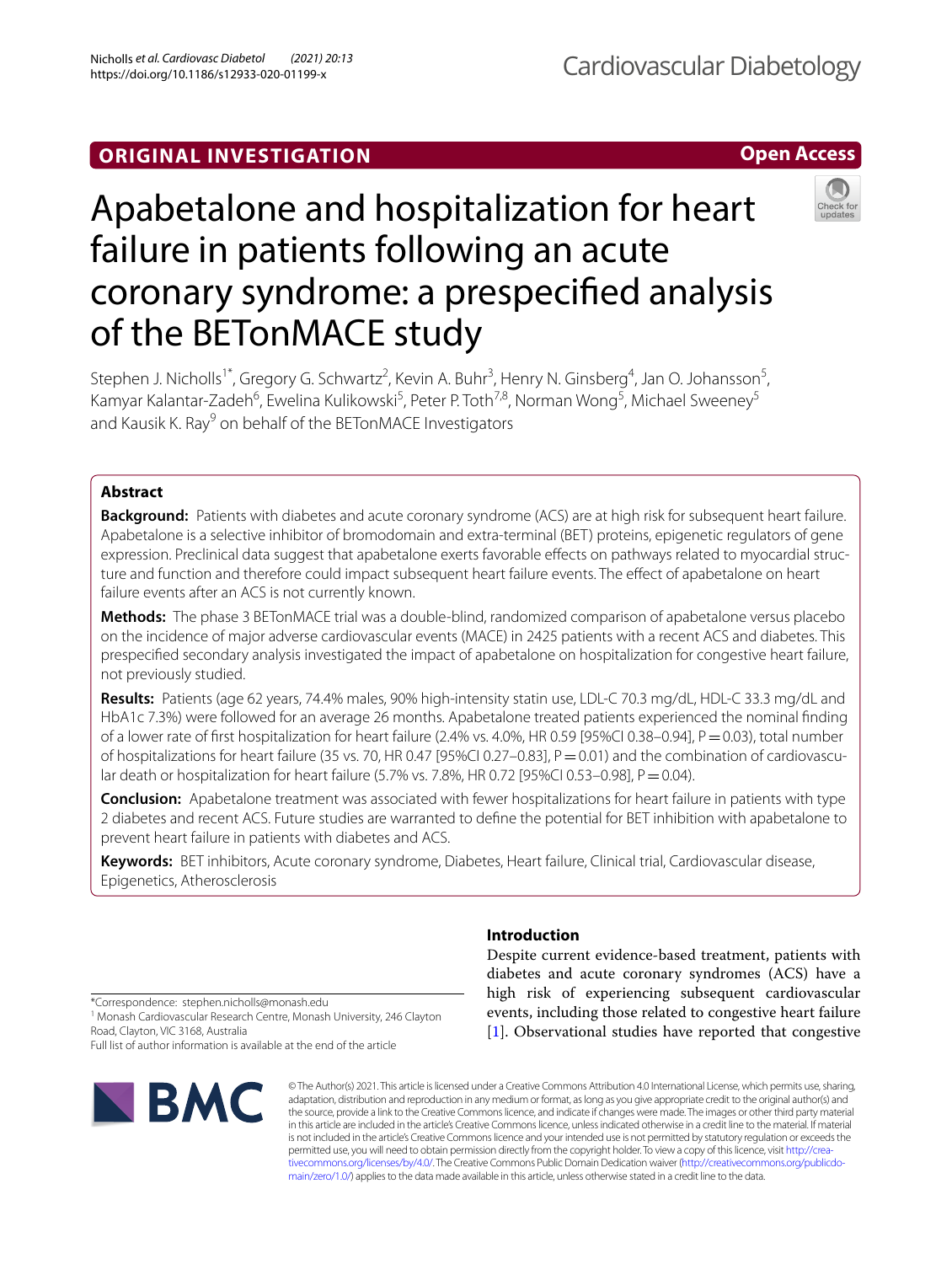heart failure develops in up to 25% of patients who have experienced an ACS within the preceding 12 months, particularly among those with diabetes  $[2, 3]$  $[2, 3]$  $[2, 3]$ . The clinical signifcance of this complication is evidenced by frequent hospitalizations, increased mortality and a substantial increase in the use of health care resources  $[4-6]$  $[4-6]$ . As a result, a therapy that reduces the development of heart failure after ACS would have considerable health and health economic benefts.

Development of heart failure after an ACS may result from ischemic myocardial injury, and also may refect longer term progression of underlying coronary atherosclerosis and/or diabetic cardiomyopathy [\[2](#page-7-1)]. Patients with diabetes comprise about one third of cases of ACS globally and have an elevated risk of heart failure, with or without concurrent coronary disease [\[7](#page-7-5)]. Accordingly, there is an unmet need for new therapies that may be initiated following an ACS to prevent heart failure complications in diabetic patients.

Apabetalone is a selective inhibitor of bromodomain and extra-terminal (BET) proteins. Preclinical studies have implicated BET proteins in the regulation of infammation, calcifcation, thrombosis, and lipid and lipoprotein metabolism, all of which participate in atherogenesis [[8–](#page-7-6)[12\]](#page-7-7). Each of these pathways have been shown to be modulated by apabetalone [[13–](#page-7-8)[21](#page-7-9)]. In addition, apabetalone may attenuate the development of cardiac hypertrophy [\[22\]](#page-7-10) and cardiac fbrosis [[23\]](#page-7-11). A recent Phase 3 clinical trial in patients with type 2 diabetes and recent ACS demonstrated a trend towards fewer ischemic cardiovascular events with apabetalone, compared with placebo  $[24]$  $[24]$ . The impact of apabetalone on hospitalization for heart failure, however, has not been evaluated in detail.

## **Methods**

### **Study design**

The principal results of the BETonMACE study have been described previously [[25\]](#page-7-13). Eligible patients were at least 18 years of age, had an ACS within the preceding 7–90 days, low HDL cholesterol levels, and a diagnosis of type 2 diabetes. Concomitant treatment with highintensity statin therapy, defned as either atorvastatin 40–80 mg or rosuvastatin 20–40 mg daily, was required. Eligible patients were randomized to treatment with apabetalone 100 mg twice daily or matching placebo. The trial continued until a blinded clinical events committee determined that at least 250 primary events (cardiovascular death, non-fatal myocardial infarction or non-fatal stroke) had occurred. Additional prespecifed endpoints measured in the trial included hospitalization for heart failure, including both the frst and all subsequent events for each patient.

## **Statistical analysis**

Baseline characteristics were summarized as percentages for dichotomous data and means (SDs) for approximately normal or medians (IQRs) for non-normal continuous data. Hypothesis test for change in biochemical parameters used ANCOVA models with baseline biomarker value, statin, and country as covariates; results were summarized using least-squares means with 95% confdence intervals. For non-normal data, a Wilcoxon test was used with results summarized using a Hodges–Lehmann pseudo-median and 95% bootstrap confidence intervals. The time-to-event analyses used log-rank tests to calculate P-values and Cox proportional hazards model to estimate the hazard ratio (HR) with 95% confdence interval (CI) and to test for treatment-subgroup interactions. These analyses were stratifed by statin and country. Kaplan–Meier curves were also produced. Overall type 1 error control was provided by a sequential gate-keeping procedure that included testing of the primary end point followed by key secondary time-to-event end points. Analyses were performed with SAS software, versions 9.2 or higher (SAS Institute), and R software, version 3.5.1 or higher (R Foundation for Statistical Computing). P-values less than 0.05 were considered statistically signifcant.

## **Results**

## **Clinical characteristics and medication use**

The clinical characteristics of patients are summarized in Table [1.](#page-2-0) Groups were well balanced by randomization. The median age was 62 years and the majority of patients were male. The index ACS event was myocardial infarction in 75% of patients and unstable angina in 25%. Nearly four in fve patients underwent percutaneous coronary intervention for the index ACS, prior to randomization. All patients had a diagnosis of type 2 diabetes and most had additional risk factors such as hypertension and dyslipidemia. Fifteen percent of patients had a prior clinical history of heart failure, before the index ACS. The median time from presentation with ACS to randomization was 38 days in both treatment groups.

Concomitant medication use is summarized in Table [1](#page-2-0). Established cardioprotective therapies for ACS were widely used in both groups, including high-intensity statin and dual anti-platelet therapy, beta-blockers and inhibitors of the renin–angiotensin–aldosterone system. The average duration of diabetes was 8.5 years. The majority of patients were treated with metformin and more than one third with insulin. The use of antidiabetic agents demonstrated to have cardiovascular beneft (SGLT2 inhibitors, GLP1 receptor agonists) was relatively low, consistent with reports of slow uptake of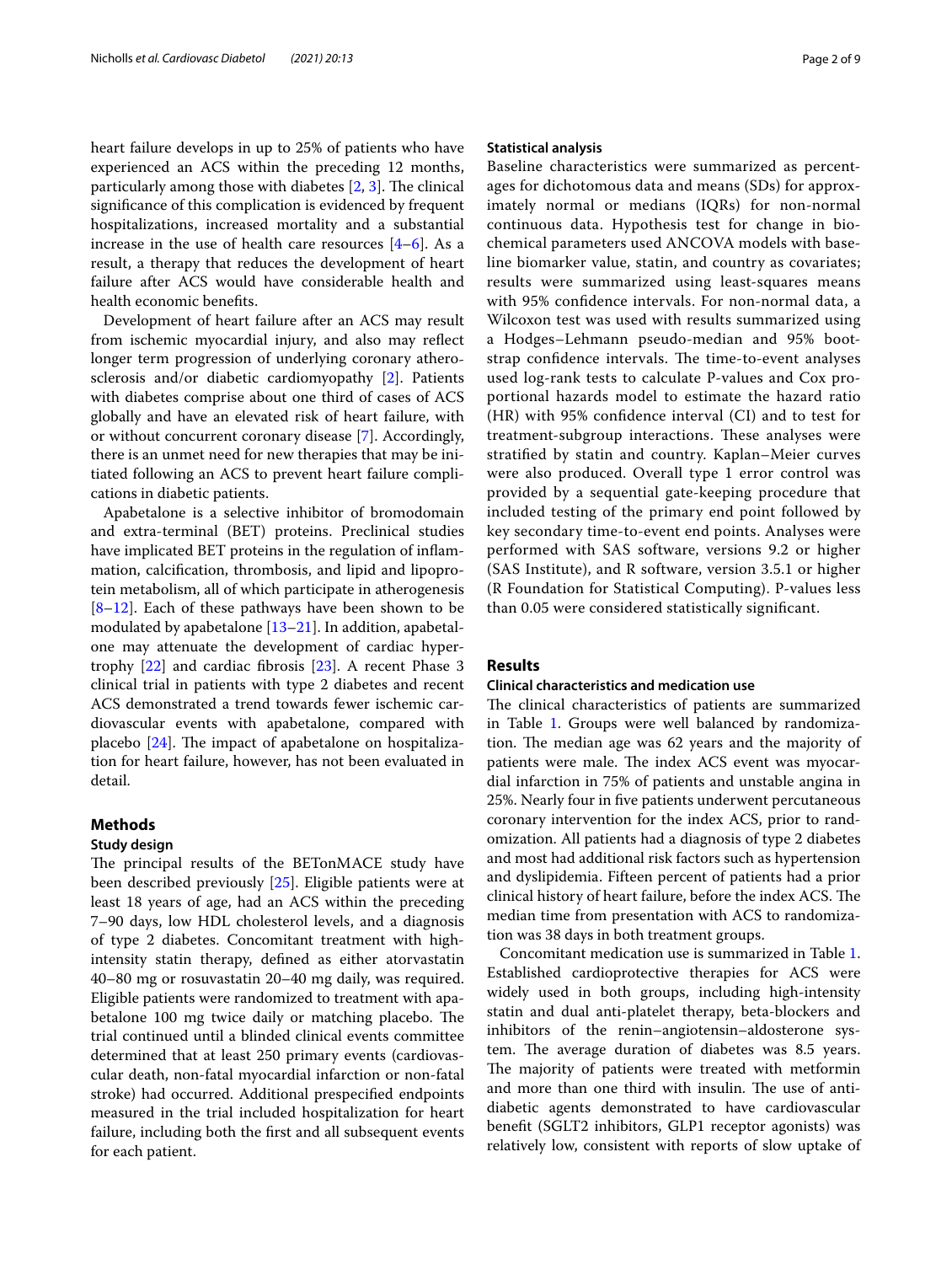## <span id="page-2-0"></span>**Table 1 Baseline patient characteristics and medication use**

| Characteristic                                           | Placebo ( $N = 1206$ ) | Apabetalone<br>$(N = 1212)$ |  |
|----------------------------------------------------------|------------------------|-----------------------------|--|
| Age (years) <sup>a</sup>                                 | $62(56-68)$            | $62(55 - 68)$               |  |
| Males (%)                                                | 74.0                   | 74.8                        |  |
| Caucasian (%)                                            | 87.6                   | 87.7                        |  |
| Body mass index (kg/m <sup>2</sup> )                     | $30.3 \pm 5.0$         | $30.2 \pm 4.8$              |  |
| Hypertension (%)                                         | 87.8                   | 89.4                        |  |
| Dyslipidemia (%)                                         | 75.4                   | 74.5                        |  |
| Current or ex-smoker (%)                                 | 10.4                   | 12.1                        |  |
| Duration of diabetes (years)                             | $8.7 \pm 7.7$          | $84. \pm 7.6$               |  |
| Prior myocardial infarction (%)                          | 14.7                   | 14.4                        |  |
| Prior coronary revascularization (%)                     | 21.2                   | 21.4                        |  |
| History of heart failure (%)                             | 14.8                   | 15.1                        |  |
| History of atrial fibrillation (%)                       | 7.2                    | 7.0                         |  |
| History of chronic kidney disease (%)                    | 4.6                    | 5.4                         |  |
| Index ACS event                                          |                        |                             |  |
| STEMI (%)                                                | 39.0                   | 38.6                        |  |
| Non-STEMI (%)                                            | 35.4                   | 34.2                        |  |
| Unstable angina (%)                                      | 25.3                   | 26.7                        |  |
| PCI for index ACS (%)                                    | 79.2                   | 79.8                        |  |
| Time from index ACS to randomization (days) <sup>a</sup> | $38(25 - 62)$          | $38(25-63.5)$               |  |
| Medications                                              |                        |                             |  |
| Atorvastatin (%)                                         | 51.4                   | 51.2                        |  |
| Rosuvastatin (%)                                         | 48.6                   | 48.8                        |  |
| High-intensity statin (%)                                | 90.5                   | 89.9                        |  |
| ACE inhibitor/angiotensin II receptor antagonist (%)     | 92.0                   | 92.3                        |  |
| Beta-blockers (%)                                        | 90.2                   | 91.0                        |  |
| Carvedilol, bisoprolol or nebivolol (%)                  | 69.1                   | 67.6                        |  |
| Anti-platelet agents (%)                                 | 99.1                   | 98.7                        |  |
| Dual anti-platelet agents (%)                            | 88.3                   | 87.2                        |  |
| Diuretics (%)                                            | 53.5                   | 51.3                        |  |
| Mineralocorticoid receptor antagonists (%)               | 23.1                   | 21.8                        |  |
| Sacubitril/valsartan                                     | 0.3                    | 0.1                         |  |
| Diabetes medications                                     |                        |                             |  |
| Metformin (%)                                            | 82.0                   | 83.3                        |  |
| Insulin (%)                                              | 38.5                   | 36.7                        |  |
| Sulfonlyureas (%)                                        | 28.5                   | 30.0                        |  |
| DPP4 inhibitors (%)                                      | 14.8                   | 14.9                        |  |
| SGLT2 inhibitors (%)                                     | 12.3                   | 12.4                        |  |
| GLP1 receptor agonists (%)                               | 3.7                    | 3.4                         |  |

Clinical characteristics and medication use of patients treated with apabetalone or placebo. Results expressed as percentage, mean $\pm$ standard deviation or <sup>a</sup>median (interquartile range)

*ACS* acute coronary syndrome, *DPP4* dipeptidyl peptidase 4, *GLP1* glucagon like peptide 1, *PCI* percutaneous coronary intervention, *SGLT2* sodium glucose transporter 2, *STEMI* ST segment myocardial infarction

these agents in the clinical management of diabetic ACS patients.

## **Biochemical parameters**

Biochemical parameters and their change after 24 weeks of treatment with placebo and apabetalone are summarized in Table [2.](#page-3-0) Consistent with the use of highintensity statin at randomization, the average LDL-C was 70 mg/dL, while the median hsCRP was 2.8 mg/L. Consistent with prior observations, apabetalone-treated patients demonstrated increase in HDL cholesterol and decrease in alkaline phosphatase, compared with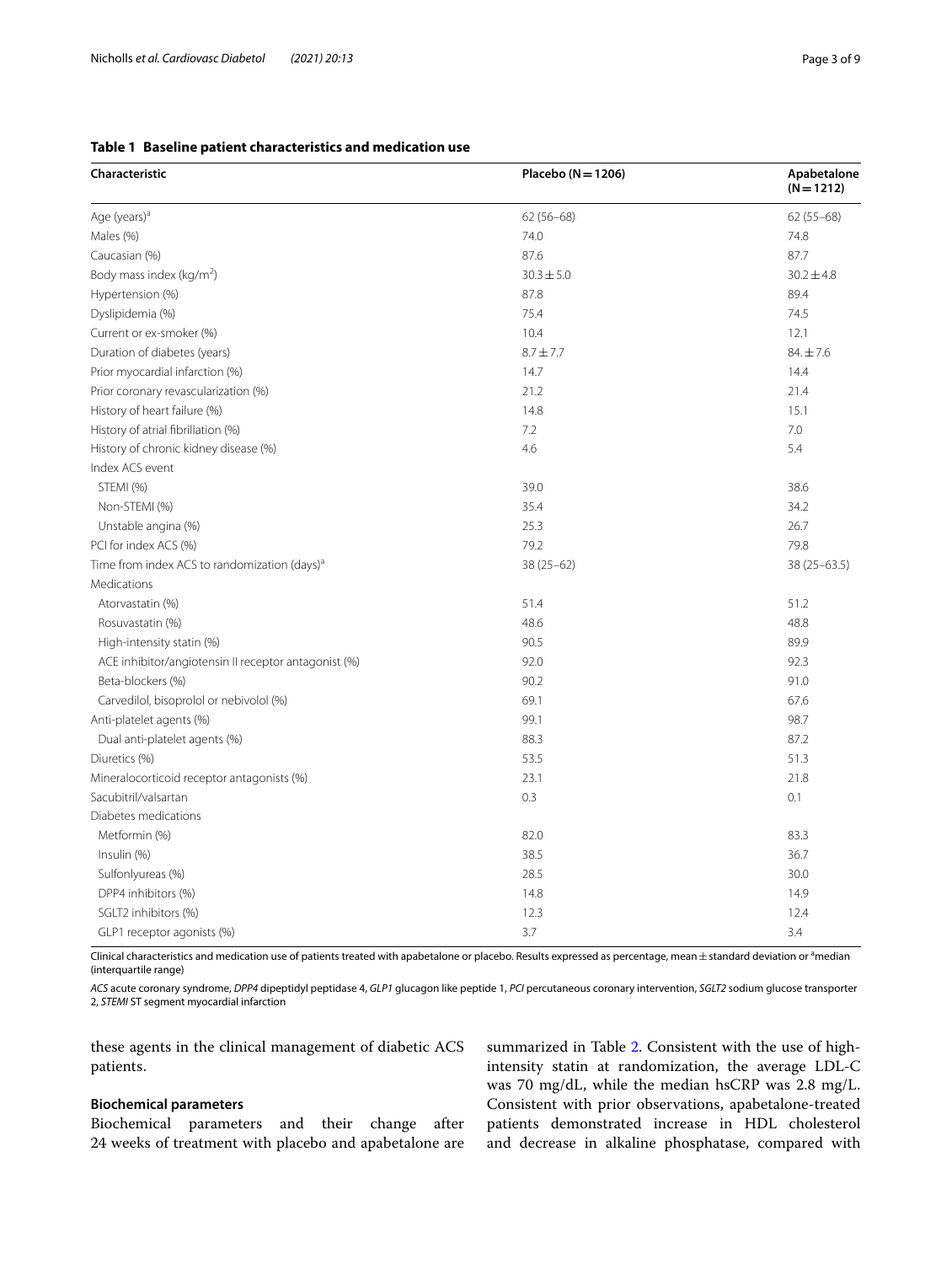## <span id="page-3-0"></span>**Table 2 Biochemistry**

| Parameter                | Placebo                       | Apabetalone                   | P value  |
|--------------------------|-------------------------------|-------------------------------|----------|
| HbA1c                    |                               |                               |          |
| Baseline (%)             | $7.3(6.4 - 8.6)$              | $7.4(6.4 - 8.7)$              |          |
| Follow up (%)            | $7.2(6.4 - 8.4)$              | $7.2(6.4 - 8.5)$              |          |
| Absolute change (%)      | $0.00$ [ $-0.10$ , 0.05]      | $-0.05$ [ $-0.15, 0.00$ ]     | 0.18     |
| Percent change (%)       | $0.04$ [ $-0.76$ , 0.88]      | $-0.63$ [ $-1.49, 0.25$ ]     | 0.25     |
| $ID-C$                   |                               |                               |          |
| Baseline (mg/dL)         | 70.9 ± 32.4                   | $69.7 \pm 29.8$               |          |
| Follow up (mg/dL)        | $63.6 \pm 29.4$               | $63.4 \pm 28.3$               |          |
| Absolute change (mg/dL)  | $-6.55$ [ $-8.00$ , $-5.10$ ] | $-6.34[-7.79, -4.89]$         | 0.37     |
| Percent change (%)       | $-0.31$ [ $-4.13$ , 3.50]     | $-1.57$ [ $-2.25, 5.38$ ]     | 0.28     |
| HDL-C                    |                               |                               |          |
| Baseline (mg/dL)         | $33.3 \pm 5.1$                | $33.3 \pm 5.1$                |          |
| Follow up (mg/dL)        | $36.6 \pm 7.5$                | $38.0 \pm 8.0$                |          |
| Absolute change (mg/dL)  | 3.34 [2.93, 3.75]             | 4.75 [4.34, 5.15]             | < 0.0001 |
| Percent change (%)       | 10.9 [9.62, 12.2]             | 15.4 [14.1, 16.7]             | < 0.0001 |
| hsCRP                    |                               |                               |          |
| Baseline (mg/L)          | $2.7(1.1-6.1)$                | $2.9(1.3-5.9)$                |          |
| Follow up (mg/L)         | $1.8(1.0-4.3)$                | $1.8(0.9 - 3.9)$              |          |
| Absolute change (mg/L)   | $-0.53$ [ $-0.93$ , $-0.24$ ] | $-0.80$ [ $-1.3$ , $-0.44$ ]  | 0.34     |
| Percent change (%)       | $-11.3$ [ $-20.0$ , $-1.5$ ]  | $-18.4$ [ $-28.0$ , $-7.1$ ]  |          |
| ALP                      |                               |                               |          |
| Baseline (U/L)           | $81.9 \pm 34.7$               | $83.3 \pm 38.2$               |          |
| Follow up (U/L)          | $79.5 \pm 29.5$               | $74.3 \pm 43.2$               |          |
| Absolute change (U/L)    | $-2.20[-3.60, -0.81]$         | $-8.98$ [ $-10.4$ , $-7.59$ ] | < 0.0001 |
| Percent change (%)       | 4.22 [0.27, 8.18]             | $-8.31[-12.2, -4.37]$         | < 0.0001 |
| eGFR                     |                               |                               |          |
| Baseline (mL/min)        | $102 \pm 38.6$                | $105 \pm 39.2$                |          |
| Follow up (mL/min)       | $105 \pm 40.2$                | $106 \pm 41.9$                |          |
| Absolute change (mL/min) | 2.02 [0.97, 3.07]             | $-0.33$ [ $-1.38$ , 1.72]     | 0.001    |
| Percent change (%)       | 3.03 [1.87, 4.18]             | $-0.46$ [ $-0.70$ , 1.61]     | 0.001    |

Biochemical parameters at baseline and change after 24 weeks (12 weeks for CRP) of treatment with apabetalone or placebo. Baseline means±SDs or medians (IQR) are shown. For absolute and percent change, estimates with [95% CIs] are given

*ALP* alkaline phosphatase, *HbA1c* glycated haemoglobin, *HDL-C* high-density lipoprotein cholesterol, *hsCRP* high-sensitivity C-reactive protein (assessed in only a subset of patients), *LDL-C* low-density lipoprotein cholesterol, *eGFR* estimated glomerular fltration rate

placebo. In addition, no signifcant reduction in estimated glomerular fltration rate was observed in the apabetalone group.

## **Hospital admissions for heart failure**

The incidence of cardiovascular events during the trial are summarized in Table [3](#page-4-0). Apabetalone-treated patients experienced a lower rate of first [2.4% vs. 4.0%, HR  $= 0.59$  (0.38–0.94), P  $= 0.03$  and total (35 vs. 70,  $P = 0.01$ ) hospital admissions for heart failure. Of the 105 total hospital admissions for heart failure, 53 (50.5%) occurred in patients with a known history of heart failure prior to study entry (assessed through a general medical history questionnaire rather than a prospective question) and 27 (25.7%) occurred in patients following an acute coronary syndrome during the study. In a *post-hoc* sensitivity analysis of those with no known history of heart failure, the effect of apabetalone on first hospital admissions for heart failure showed a similar hazard ratio, though the overall rates in both treatment arms were lower as might be expected  $[1.5\% \text{ vs. } 2.6\%, \text{ HR} = 0.56 \ (0.30-1.05)].$  The combination of either first hospital admission for heart failure or cardiovascular death occurred less frequently in apabetalone than placebo-treated patients (5.7% vs. 7.8%,  $P = 0.04$  for all patients, 3.8% vs. 5.7% for those with no known history of heart failure), with qualitative evidence of an early and progressive separation in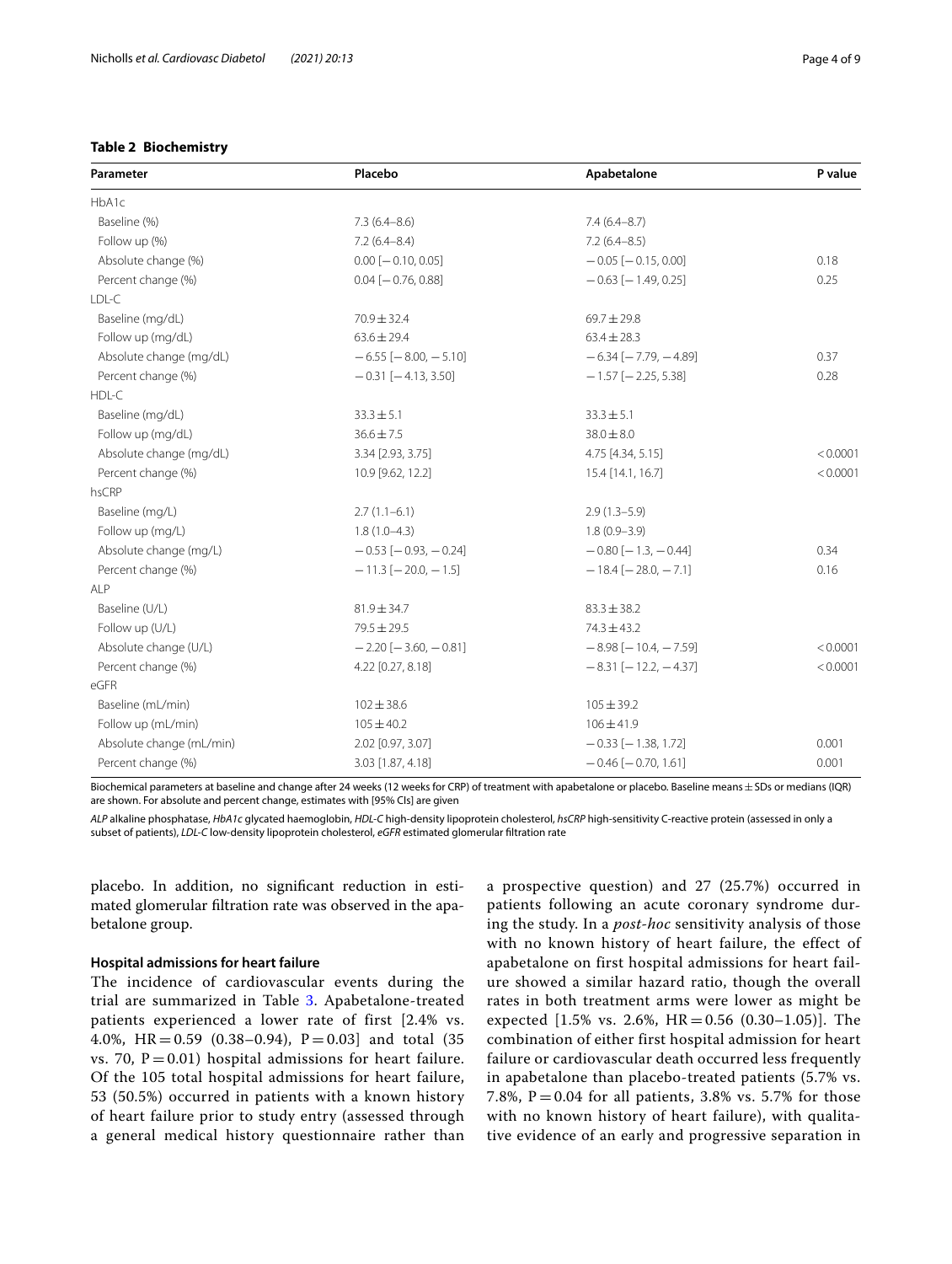## <span id="page-4-0"></span>**Table 3 Clinical events**

| Parameter                                                                 | Placebo ( $N = 1206$ ) | Apabetalone ( $N = 1212$ ) | P value |
|---------------------------------------------------------------------------|------------------------|----------------------------|---------|
| First hospitalization for heart failure, n (%)                            | 48(4.0)                | 29(2.4)                    | 0.03    |
| HR (95% CI)                                                               | $0.59(0.38 - 0.94)$    |                            |         |
| Total hospitalizations for heart failure, n                               | 70                     | 35                         | 0.01    |
| HR (95% CI)                                                               | $0.47(0.27 - 0.83)$    |                            |         |
| Cardiovascular death, n (%)                                               | 55(4.6)                | 45(3.7)                    | 0.28    |
| HR (95% CI)                                                               | $0.81(0.54 - 1.19)$    |                            |         |
| First hospitalization for heart failure or cardiovascular death.<br>n (%) | 94(7.8)                | 69(5.7)                    | 0.04    |
| HR (95% CI)                                                               | $0.72(0.53 - 0.98)$    |                            |         |

Cardiovascular events in patients treated with apabetalone or placebo



<span id="page-4-1"></span>events (Fig. [1\)](#page-4-1). Since a sequential gate-keeping procedure was used to control overall type 1 error and the primary outcome for BETonMACE was not significant, these P-values should be interpreted with caution.

Subgroup analysis revealed a consistent effect of apabetalone on hospitalization for heart failure (Fig. [2](#page-5-0)). Of note, benefit appeared to be independent of sex, lipid profile components, glycemic status, age, and renal function.

## **Discussion**

The BETonMACE study was the first Phase 3 clinical trial to evaluate the cardiovascular efficacy and safety of a selective BET protein inhibitor, intended to modulate epigenetic factors implicated in cardiovascular disease  $[26]$  $[26]$ . The primary analysis of the trial demonstrated a trend towards fewer cardiovascular deaths, non-fatal myocardial infarctions and strokes, although this failed to meet statistical signifcance [[24](#page-7-12)]. In the current, prespecifed analysis, we observed that treatment with apabetalone following an ACS was associated with a lower incidence of hospital admission for heart failure. This fnding points to a potentially important clinical beneft of treatment with apabetalone in patients with recent ACS.

The development of heart failure, regardless of the underlying etiology or left ventricular systolic function, typically portends a poor prognosis [\[4](#page-7-3)[–6](#page-7-4)]. Such patients enter a deteriorating cycle, characterized by frequent hospital admissions, deteriorating quality of life, an increased risk of death, and substantial health care costs. Randomized controlled trials in patients with chronic heart failure have demonstrated beneft of several interventions such as beta-adrenergic receptor blockade or inhibitors of the renin–angiotensin–aldosterone system [[27,](#page-8-1) [28\]](#page-8-2). However, there is also a need for therapies that reduce incident heart failure, above and beyond conventional strategies such as blood pressure control or prevention of myocardial infarction with antiplatelet agents or statins. Clinical registries have reported that many patients develop clinically signifcant heart failure in the frst 12 months following an ACS, regardless of the presence of heart failure prior to the index ACS event [\[2,](#page-7-1) [3](#page-7-2)]. When heart failure occurs after ACS, it often requires hospital admission and is associated with an increased risk of death [[4–](#page-7-3)[6\]](#page-7-4). While 15% of patients in BETon-MACE reported a prior clinical history of heart failure, the beneft of apabetalone did not appear to be limited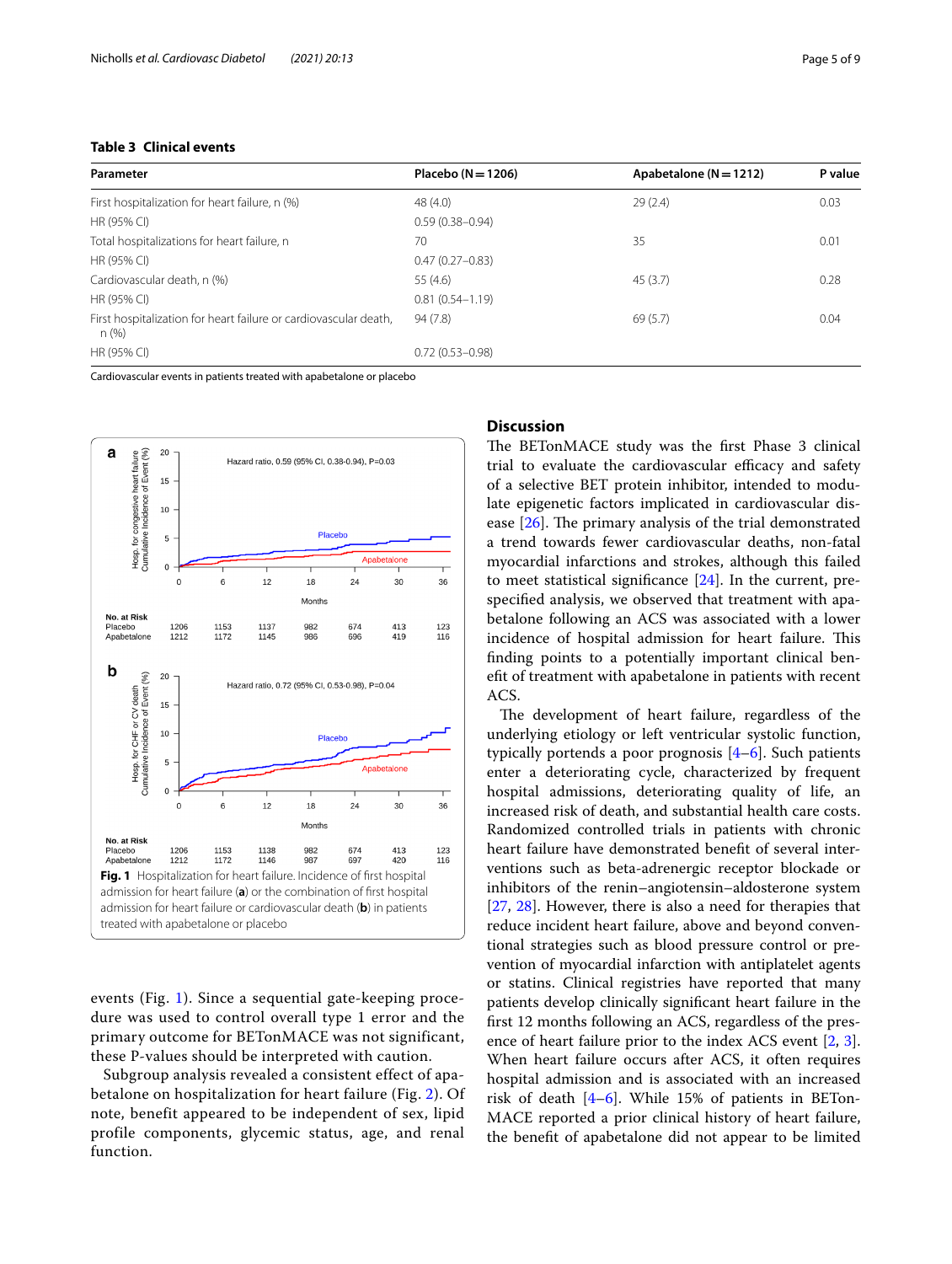| Subgroup             |                       | Placebo | Apabetalone    | Hazard Ratio (95% CI) |                          | P Value |
|----------------------|-----------------------|---------|----------------|-----------------------|--------------------------|---------|
|                      |                       |         | Event Rate (%) |                       |                          |         |
| Sex                  |                       |         |                |                       |                          |         |
| Male                 |                       | 4.0     | 2.3            |                       | 0.56 [0.33,0.97]         | 0.69    |
|                      | Female                | 3.8     | 2.6            |                       | 0.72 [0.29,1.77]         |         |
|                      | Time to Randomization |         |                |                       |                          |         |
|                      | Rosuvastatin          | $5.0\,$ | 2.6            |                       | 0.54 [0.26,1.09]         | 0.63    |
|                      | Atorvastatin          | 34      | 2.3            |                       | 0.67 [0.36,1.23]         |         |
| LDL cholesterol      |                       |         |                |                       |                          |         |
|                      | < Median              | 4.0     | 1.7            |                       | 0.41 [0.19,0.86]         | 0.18    |
|                      | $\geq$ Median         | 4.0     | 3.1            |                       | 0.79 [0.43,1.45]         |         |
| HDL cholesterol      |                       |         |                |                       |                          |         |
|                      | < Median              | 5.1     | 3.0            |                       | 0.62 [0.34,1.13]         | 0.98    |
|                      | $\geq$ Median         | $3.0\,$ | 1.9            |                       | 0.61 [0.30,1.27]         |         |
| HbA1c                |                       |         |                |                       |                          |         |
|                      | < Median              | 3.2     | 2.5            |                       | 0.77 [0.38,1.55]         | 0.26    |
|                      | $\geq$ Median         | 4.8     | 2.2            |                       | 0.44 [0.23,0.84]         |         |
| <b>Estimated GFR</b> |                       |         |                |                       |                          |         |
| < 60                 |                       | 8.5     | 2.4            |                       | 0.26 [0.07,0.94]         | 0.12    |
| $\geq 60$            |                       | 3.3     | 24             |                       | 0.74 [0.45,1.24]         |         |
| hsCRP                |                       |         |                |                       |                          |         |
|                      | < Median              | 2.5     | 2.5            |                       | 1.00 [0.20,5.03]         | 0.54    |
|                      | $\geq$ Median         | 5.9     | 3.3            |                       | 0.53 [0.15,1.83]         |         |
| ALP                  |                       |         |                |                       |                          |         |
|                      | < Median              | 3.6     | 2.4            |                       | 0.66 [0.34,1.30]         | 0.71    |
|                      | $\geq$ Median         | 4.3     | 24             |                       | 0.55 [0.29,1.04]         |         |
| Age                  |                       |         |                |                       |                          |         |
|                      | < Median              | 1.8     | 1.5            |                       | 0.89 [0.36,2.19]         | 0.37    |
|                      | $\geq$ Median         | 5.9     | 3.3            |                       | 0.53 [0.31,0.92]         |         |
| <b>Index ACS</b>     |                       |         |                |                       |                          |         |
| MI                   |                       | 3.8     | 2.3            |                       | $0.60$ [0.35 - 1.04]     | 0.90    |
| UA                   |                       | 4.6     | 2.8            |                       | 0.55 [0.24 1.28]         |         |
| PCI for Index ACS    |                       |         |                |                       |                          |         |
| ${\bf N}$            |                       | $4\,8$  | 1.6            |                       | 0.38 [0.12 - 1.20]       | 0.22    |
| $\mathbf Y$          |                       | 3.8     | 2.6            |                       | 0.70 [0.42 1.17]         |         |
| Prior HF             |                       |         |                |                       |                          |         |
| ${\bf N}$            |                       | 2.7     | 14             |                       | $0.54 [0.29 \cdot 1.01]$ | 0.78    |
| Y                    |                       | 11.7    | 7.9            |                       | $0.60$ [0.30 - 1.21]     |         |
| $\bold{Insulin}$     |                       |         |                |                       |                          |         |
| ${\bf N}$            |                       | 23      | $1.0\,$        |                       | 0.46 [0.20 - 1.07]       | 0.33    |
| $\mathbf Y$          |                       | 6.7     | 4.7            |                       | 0.75 [0.43 - 1.32]       |         |
| SGLT2 Inhibitors     |                       |         |                |                       |                          |         |
| ${\sf N}$            |                       | $4.2\,$ | $2.5\,$        |                       | $0.61$ [0.38 - 0.98]     | 0.77    |
| $\mathbf Y$          |                       | $2.7\,$ | 13             |                       | 0.51 [0.09 - 2.84]       |         |
|                      |                       |         |                |                       |                          |         |

<span id="page-5-0"></span>Fig. 2 Subgroup analysis for first hospitalization for congestive heart failure. Subgroup analysis of the effect of apabetalone on hospital admissions for heart failure. Interaction P-values are shown. *ACS* acute coronary syndrome, *ALP* alkaline phosphatase, *GFR* glomerular fltration rate, *HbA1c* glycated haemoglobin, *HDL* high-density lipoprotein, *hsCRP* high-sensitivity C-reactive protein, *LDL* low-density lipoprotein, *MI* myocardial infarction, *SGLT2* sodium glucose transporter 2, *UA* unstable angina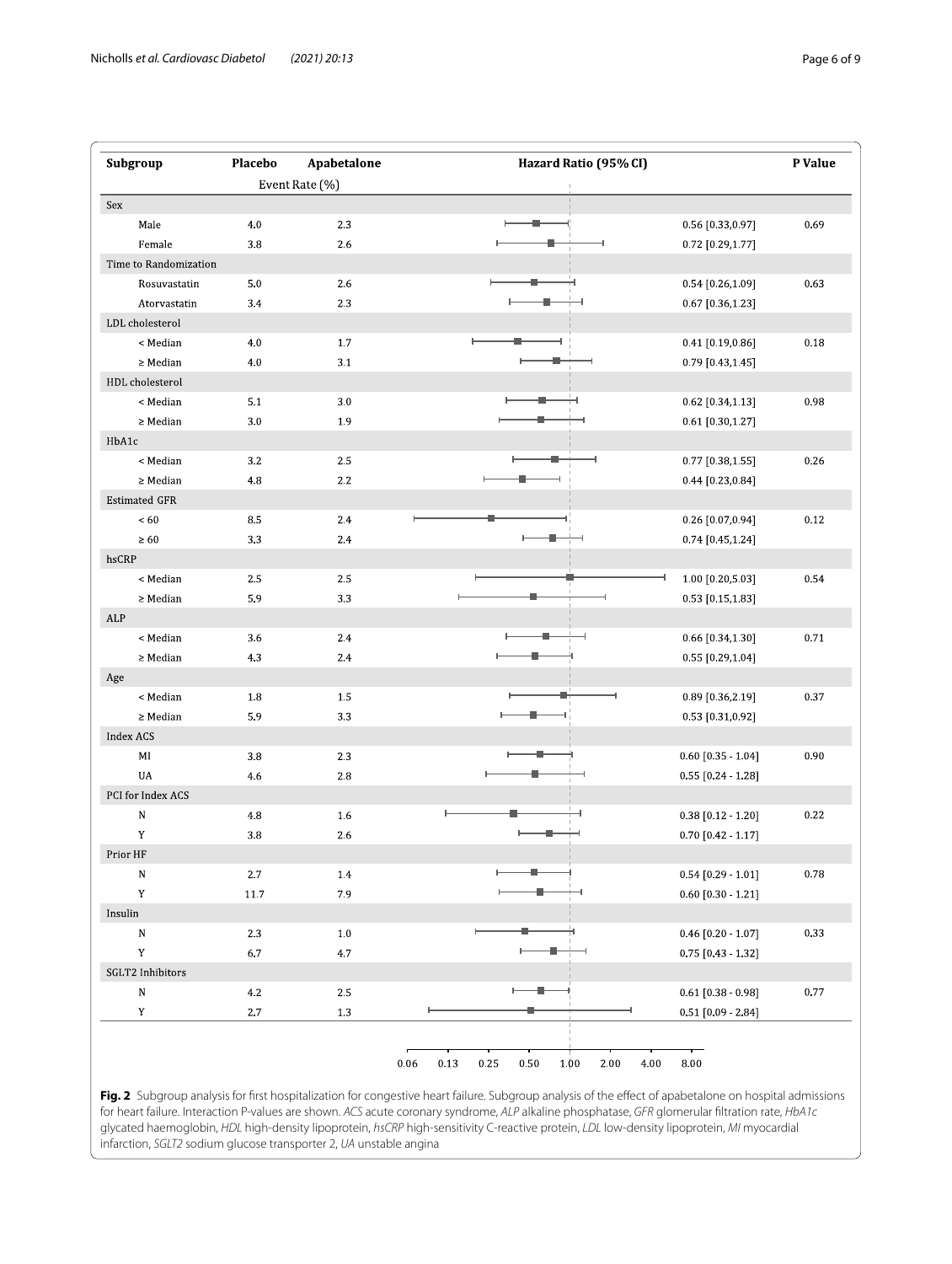to this group. An agent that reduces the risk of incident heart failure would have the potential to improve the prognosis following ACS.

The present observations indicating that apabetalone reduces the risk of hospital admission for heart failure following an ACS is supported by preclinical studies that link BET proteins to a range of mediators of heart failure  $[8-12]$  $[8-12]$ . In those studies, apabetalone favorably modulated immune, oxidative, fbrotic, hypertrophic and vascular calcifcation pathways implicated in the genesis of both atherosclerosis and heart failure, as evidenced by gene and protein expression profling in cell studies [[13–](#page-7-8)[23](#page-7-11)]. Other BET inhibitors have also been shown to reduce cardiomyocyte hypertrophy, myocardial fbrosis and apoptosis, in parallel with favorable efects on gene expression [[22,](#page-7-10) [29](#page-8-3)-32]. These data from BETonMACE suggest that such cellular efects of BET inhibition may translate into clinical beneft for reducing heart failure risk.

Several limitations of the present analysis are recognized. First, neither measures of cardiac function nor circulating biomarkers (e.g., brain natriuretic peptide) associated with heart failure were collected systematically. Such measurements would have identifed patients with subclinical cardiac dysfunction, and may have provided insight as to whether or not those patients derived the greatest beneft from apabetalone. Accordingly, we could not make a distinction between heart failure in the setting of preserved or reduced ejection fraction. Second, although hospitalization for heart failure was a prespecifed end point in the BETonMACE trial [\[26](#page-8-0)], the potential efect of apabetalone on cardiovascular death, myocardial infarction, or stroke, the primary endpoint of the trial, failed to meet statistical signifcance [[24\]](#page-7-12). As a result, the observation of a favorable efect on a secondary endpoint should be considered an exploratory finding. Third, the study was performed exclusively in patients with type 2 diabetes, a group of patients known to be at high risk of both recurrent ischemic events after ACS and heart failure per se. Whether similar fndings would be observed in a broader ACS cohort is unknown. Fourth, the beneft of apabetalone on heart failure events was observed on a background of high utilization of beta-blockers and renin-angiotensin system inhibitors, agents demonstrated to be beneficial in heart failure  $[27, 28]$  $[27, 28]$  $[27, 28]$  $[27, 28]$ . However, there was little background use of SGLT2 inhibitors, another class reported to reduce heart failure events [\[33](#page-8-5),  $34$ , although potential efficacy in the post ACS setting has not been established. Fifth, a prior history of heart failure was collected by voluntary patient reporting, limiting the ability to investigate the impact of apabetalone in patients with established heart failure in the current analysis. Finally, given that the primary endpoint of the BETonMACE study did not meet statistical signifcance, the current fndings should be considered nominal.

## **Conclusion**

In summary, use of the selective BET inhibitor, apabetalone was associated with a lower rate of hospital admissions for heart failure in patients with type 2 diabetes and recent ACS. The mechanism underlying this potential beneft remains uncertain and requires further investigation. If this fnding is replicated in future clinical trials, it may provide an important new therapeutic strategy to modulate the high rate of both atherothrombotic and heart failure-related complications following an ACS in patients with diabetes.

#### **Abbreviations**

ACS: Acute coronary syndrome; BET: Bromodomain and extra-terminal; CI: Confidence interval; GLP-1: Glucagon like peptide-1; HbA1c: Glycated hemoglobin; HDL-C: High-density lipoprotein cholesterol; HR: Hazard ratio; hsCRP: High sensitivity C-reactive protein; LDL-C: Low-density lipoprotein cholesterol; MACE: Major adverse cardiovascular events; SGLT2: Sodium glucose transporter 2.

#### **Acknowledgements**

Not applicable.

#### **Authors' contributions**

KKR, SJN, GGS, HNG, KK-Z and PPT were academic members of the steering committee who designed the study protocol and provided academic leadership of BETonMACE in collaboration with the sponsor, who were represented by JOJ, EK, NW and MS. SJN led this analysis and drafted the manuscript. KAB performed all statistical analyses for the manuscript. All authors read and approved the fnal manuscript.

#### **Funding**

The BETonMACE was sponsored by Resverlogix.

#### **Availability of data and materials**

The data that support the fndings of this study are available from Resverlogix but restrictions apply to the availability of these data, which were used under license for the current study, and so are not publicly available. Data are however available from the authors upon reasonable request and with permission of Resverlogix.

#### **Ethics approval and consent to participate**

This is a subsequent analysis of a multicenter clinical trial. All sites required local ethics committee approval prior to study initiation and all participating patients provided informed, written consent.

#### **Consent for publication**

Not applicable.

#### **Competing interests**

SJN reports research grants from AstraZeneca, Amgen, Anthera, Eli Lilly, Esperion, Novartis, Cerenis, The Medicines Company, Resverlogix, InfraReDx, Roche, Sanof-Regeneron and LipoScience and honoraria from AstraZeneca, Akcea, Eli Lilly, Anthera, Omthera, Merck, Takeda, Resverlogix, Sanof-Regeneron, CSL Behring, Esperion, Boehringer Ingelheim. GGS reports grants to his institution from Resverlogix, Roche, Sanof and The Medicines Company. GGS also has a pending patent US 62/806,313 "Methods for Reducing Cardiovascular Risk" assigned in full to the University of Colorado. KAB reports research grants from Resverlogix, The Medicines Company, GlaxoSmithKline, Pfizer, BioCardia, Amgen and Cytokinetics. HNG reports honoraria from Resverlogix. JOJ, EK, NW and MS are employees of Resverlogix. KK-Z reports honoraria from Abbott, Abbvie, Alexion, Amgen, AstraZeneca, Aveo, Chugai, DaVita, Fresenius Medical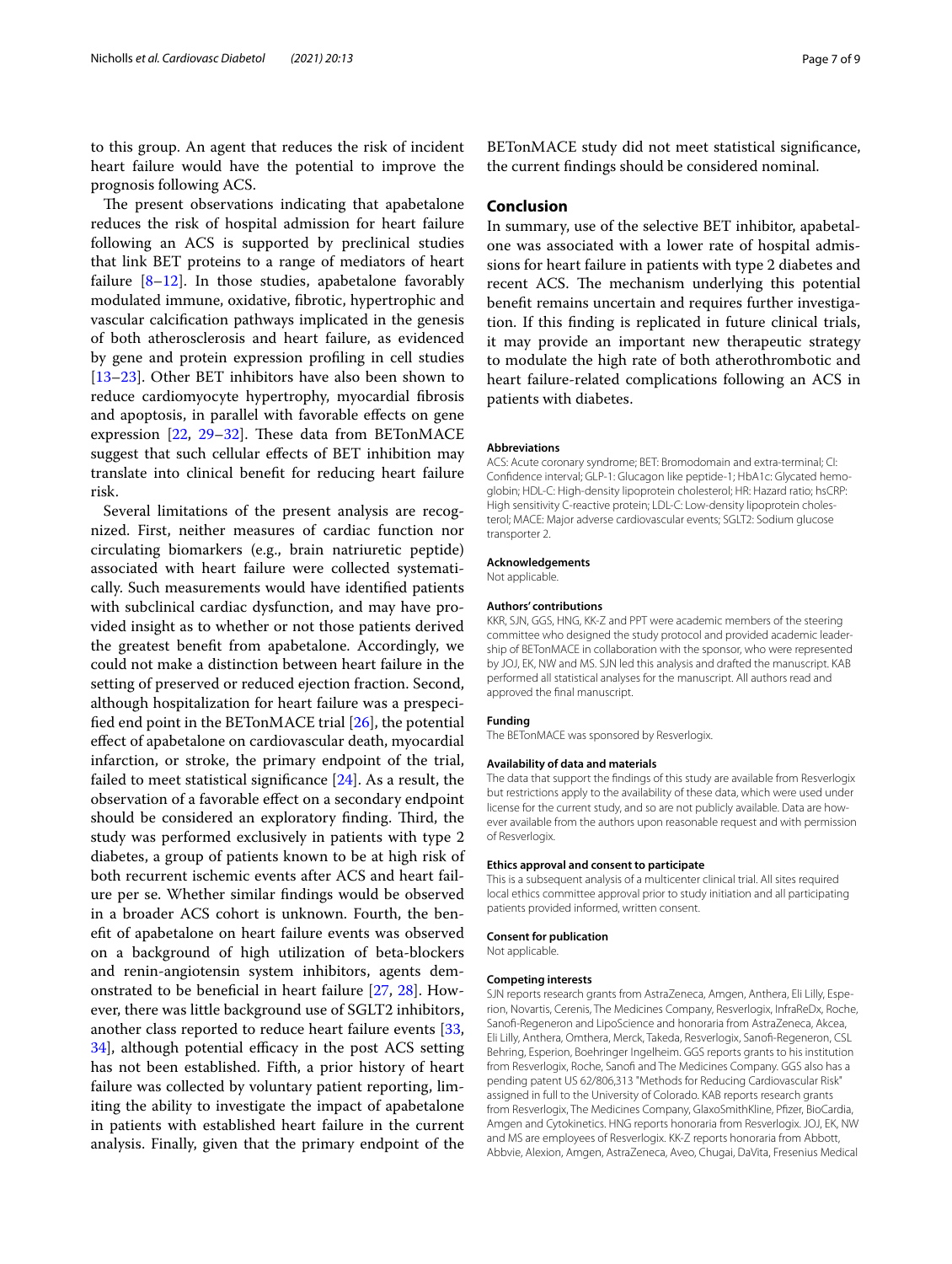Services, Genentech, Haymarket, Hospira, Kabi, Keryx, Novartis, Pfzer, Relypsa, Resverlogix, Sandoz, Sanof, Vifor, ZS-Pharma, UpToDate, Baxter, Dr Schaer, Amag Pharma and grants from Shire, PCORI and NIH. PPT reports honoraria from Resverlogix, Amarin, Amgen, Kowa, Merck, Novo-Nordisk, Regeneron, Sanof, Theravance. KKR reports honoraria from Resverlogix, Aegerion, Amgen, Pfzer, AstraZeneca, Cerenis, Akcea, The Medicines Company, Kowa, Novartis, Cipla, Eli Lilly, Algorithm, Takeda, Boehringer Ingelheim, Abbvie, Silence Therapeutics, Dr Reddys, Bayer, Daiichi Sankyo, Esperion, Zuelling Pharma, Sanof-Regeneron and Merck and grants from Sanof-Regeneron and Merck.

#### **Author details**

<sup>1</sup> Monash Cardiovascular Research Centre, Monash University, 246 Clayton Road, Clayton, VIC 3168, Australia. <sup>2</sup> Division of Cardiology, University of Colorado School of Medicine, Aurora, CO, USA. 3 Statistical Data Analysis Center, University of Wisconsin-Madison, Madison, WI, USA. <sup>4</sup> Irving Institute for Clinical and Translational Research, Columbia University, New York, NY, USA.<sup>5</sup> Resverlogix Corporation, Calgary, AB, Canada.<sup>6</sup> Division of Nephrology and Hypertension, University of California Irvine, Irvine, USA.<sup>7</sup> CGH Medical Center Sterling, Sterling, IL, USA. <sup>8</sup> Cicarrone Center for the Prevention of Cardiovascular Disease, Johns Hopkins University School of Medicine, Baltimore, MD, USA. 9 Imperial Centre for Cardiovascular Disease Prevention, Imperial College, London, UK.

## Received: 15 September 2020 Accepted: 17 December 2020 Published online: 07 January 2021

#### **References**

- <span id="page-7-0"></span>1. Dunlay SM, Givertz MM, Aguilar D, Allen LA, Chan M, Desai AS, Deswal A, Dickson VV, Kosiborod MN, Lekavich CL, McCoy RG, Mentz RJ, Pina IL, American Heart Association Heart F, Transplantation Committee of the Council on Clinical C, Council on C, Stroke N and the Heart Failure Society of A. Type 2 Diabetes Mellitus and Heart Failure: A Scientifc Statement From the American Heart Association and the Heart Failure Society of America: This statement does not represent an update of the 2017 ACC/AHA/HFSA heart failure guideline update. Circulation. 2019;140:e294–324.
- <span id="page-7-1"></span>2. Cahill TJ, Kharbanda RK. Heart failure after myocardial infarction in the era of primary percutaneous coronary intervention: Mechanisms, incidence and identifcation of patients at risk. World J Cardiol. 2017;9:407–15.
- <span id="page-7-2"></span>3. Torabi A, Cleland JG, Rigby AS, Sherwi N. Development and course of heart failure after a myocardial infarction in younger and older people. J Geriatr Cardiol. 2014;11:1–12.
- <span id="page-7-3"></span>4. Shah KS, Xu H, Matsouaka RA, Bhatt DL, Heidenreich PA, Hernandez AF, Devore AD, Yancy CW, Fonarow GC. Heart failure with preserved, borderline, and reduced ejection fraction: 5-year outcomes. J Am Coll Cardiol. 2017;70:2476–86.
- 5. Bash LD, Weitzman D, Blaustein RO, Sharon O, Shalev V, Chodick G. Comprehensive healthcare resource use among newly diagnosed congestive heart failure. Isr J Health Policy Res. 2017;6:26.
- <span id="page-7-4"></span>6. Echoufo-Tcheugui JB, Bishu KG, Fonarow GC, Egede LE. Trends in health care expenditure among US adults with heart failure: the medical expenditure panel survey 2002–2011. Am Heart J. 2017;186:63–72.
- <span id="page-7-5"></span>7. Einarson TR, Acs A, Ludwig C, Panton UH. Prevalence of cardiovascular disease in type 2 diabetes: a systematic literature review of scientifc evidence from across the world in 2007–2017. Cardiovasc Diabetol. 2018;17:83.
- <span id="page-7-6"></span>8. Huang B, Yang XD, Zhou MM, Ozato K, Chen LF. Brd4 coactivates transcriptional activation of NF-kappaB via specifc binding to acetylated RelA. Mol Cell Biol. 2009;29:1375–87.
- 9. Nicodeme E, Jefrey KL, Schaefer U, Beinke S, Dewell S, Chung CW, Chandwani R, Marazzi I, Wilson P, Coste H, White J, Kirilovsky J, Rice CM, Lora JM, Prinjha RK, Lee K, Tarakhovsky A. Suppression of infammation by a synthetic histone mimic. Nature. 2010;468:1119–23.
- 10. Brown JD, Lin CY, Duan Q, Griffin G, Federation A, Paranal RM, Bair S, Newton G, Lichtman A, Kung A, Yang T, Wang H, Luscinskas FW, Croce K, Bradner JE, Plutzky J. NF-kappaB directs dynamic super enhancer formation in infammation and atherogenesis. Mol Cell. 2014;56:219–31.
- 11. Das S, Senapati P, Chen Z, Reddy MA, Ganguly R, Lanting L, Mandi V, Bansal A, Leung A, Zhang S, Jia Y, Wu X, Schones DE, Natarajan R. Regulation of angiotensin II actions by enhancers and super-enhancers in vascular smooth muscle cells. Nat Commun. 2017;8:1467.
- <span id="page-7-7"></span>12. Dey A, Yang W, Gegonne A, Nishiyama A, Pan R, Yagi R, Grinberg A, Finkelman FD, Pfeifer K, Zhu J, Singer D, Zhu J, Ozato K. BRD4 directs hematopoietic stem cell development and modulates macrophage infammatory responses. EMBO J. 2019;38:e100293.
- <span id="page-7-8"></span>13. Bailey D, Jahagirdar R, Gordon A, Hafane A, Campbell S, Chatur S, Wagner GS, Hansen HC, Chiacchia FS, Johansson J, Krimbou L, Wong NC, Genest J. RVX-208: a small molecule that increases apolipoprotein A-I and highdensity lipoprotein cholesterol in vitro and in vivo. J Am Coll Cardiol. 2010;55:2580–9.
- 14. McLure KG, Gesner EM, Tsujikawa L, Kharenko OA, Attwell S, Campeau E, Wasiak S, Stein A, White A, Fontano E, Suto RK, Wong NC, Wagner GS, Hansen HC, Young PR. RVX-208, an inducer of ApoA-I in humans, is a BET bromodomain antagonist. PLoS ONE. 2013;8:e83190.
- 15. Picaud S, Wells C, Felletar I, Brotherton D, Martin S, Savitsky P, Diez-Dacal B, Philpott M, Bountra C, Lingard H, Fedorov O, Muller S, Brennan PE, Knapp S, Filippakopoulos P. RVX-208, an inhibitor of BET transcriptional regulators with selectivity for the second bromodomain. Proc Natl Acad Sci USA. 2013;110:19754–9.
- 16. Jahagirdar R, Zhang H, Azhar S, Tobin J, Attwell S, Yu R, Wu J, McLure KG, Hansen HC, Wagner GS, Young PR, Srivastava RA, Wong NC, Johansson J. A novel BET bromodomain inhibitor, RVX-208, shows reduction of atherosclerosis in hyperlipidemic ApoE defcient mice. Atherosclerosis. 2014;236:91–100.
- 17. Gilham D, Wasiak S, Tsujikawa LM, Halliday C, Norek K, Patel RG, Kulikowski E, Johansson J, Sweeney M, Wong NC, Gordon A, McLure K, Young P. RVX-208, a BET-inhibitor for treating atherosclerotic cardiovascular disease, raises ApoA-I/HDL and represses pathways that contribute to cardiovascular disease. Atherosclerosis. 2016;247:48–57.
- 18. Wasiak S, Gilham D, Tsujikawa LM, Halliday C, Norek K, Patel RG, McLure KG, Young PR, Gordon A, Kulikowski E, Johansson J, Sweeney M, Wong NC. Data on gene and protein expression changes induced by apabetalone (RVX-208) in ex vivo treated human whole blood and primary hepatocytes. Data Brief. 2016;8:1280–8.
- 19. Wasiak S, Gilham D, Tsujikawa LM, Halliday C, Calosing C, Jahagirdar R, Johansson J, Sweeney M, Wong NC, Kulikowski E. Downregulation of the complement cascade in vitro, in mice and in patients with cardiovascular disease by the BET protein inhibitor apabetalone (RVX-208). J Cardiovasc Transl Res. 2017;10:337–47.
- 20. Gilham D, Tsujikawa LM, Sarsons CD, Halliday C, Wasiak S, Stotz SC, Jahagirdar R, Sweeney M, Johansson JO, Wong NCW, Kalantar-Zadeh K, Kulikowski E. Apabetalone downregulates factors and pathways associated with vascular calcifcation. Atherosclerosis. 2019;280:75–84.
- <span id="page-7-9"></span>21. Tsujikawa LM, Fu L, Das S, Halliday C, Rakai BD, Stotz SC, Sarsons CD, Gilham D, Daze E, Wasiak S, Studer D, Rinker KD, Sweeney M, Johansson JO, Wong NCW, Kulikowski E. Apabetalone (RVX-208) reduces vascular inflammation in vitro and in CVD patients by a BET-dependent epigenetic mechanism. Clin Epigenet. 2019;11:102.
- <span id="page-7-10"></span>22. Anand P, Brown JD, Lin CY, Qi J, Zhang R, Artero PC, Alaiti MA, Bullard J, Alazem K, Margulies KB, Cappola TP, Lemieux M, Plutzky J, Bradner JE, Haldar SM. BET bromodomains mediate transcriptional pause release in heart failure. Cell. 2013;154:569–82.
- <span id="page-7-11"></span>23. Song S, Liu L, Yu Y, Zhang R, Li Y, Cao W, Xiao Y, Fang G, Li Z, Wang X, Wang Q, Zhao X, Chen L, Wang Y, Wang Q. Inhibition of BRD4 attenuates transverse aortic constriction- and TGF-beta-induced endothelial-mesen‑ chymal transition and cardiac fbrosis. J Mol Cell Cardiol. 2019;127:83–96.
- <span id="page-7-12"></span>24. Ray KK, Nicholls SJ, Ginsberg HN, Johansson JO, Kalantar-Zadeh K, Kulikowski E, Toth PP, Wong N, Sweeney M, Schwartz GG. Efect of BET protein inhibition with apabetalone on cardiovascular outcomes in patients with acute coronary syndrome and diabetes—results of the BETonMACE trial. Circulation. 2019;140:e965–1011.
- <span id="page-7-13"></span>25. Ray KK, Nicholls SJ, Buhr KA, Ginsberg HN, Johansson JO, Kalantar-Zadeh K, Kulikowski E, Toth PP, Wong N, Sweeney M, Schwartz GG, Investigators BE and Committees. Effect of apabetalone added to standard therapy on major adverse cardiovascular events in patients with recent acute coronary syndrome and type 2 diabetes: a randomized clinical trial. JAMA. 2020;323:1565–73.